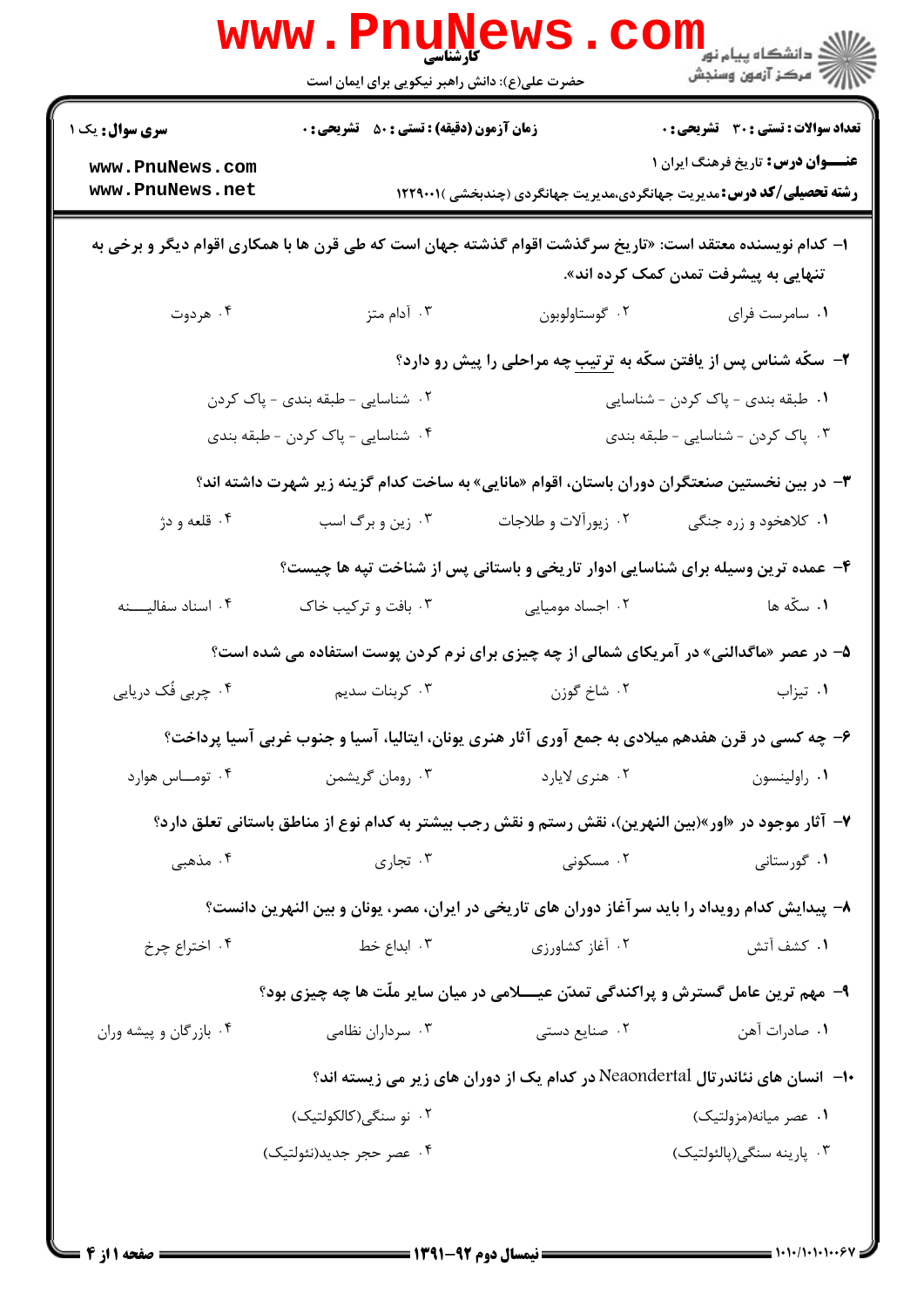| <b>سری سوال : ۱ یک</b>                                                                                                                                       | حضرت علی(ع): دانش راهبر نیکویی برای ایمان است<br><b>زمان آزمون (دقیقه) : تستی : 50 ٪ تشریحی : 0</b> |                      | رد دانشڪاه پيام نور ■<br>ا√ مرکز آزمون وسنڊش<br>تعداد سوالات : تستي : 30 ٪ تشريحي : 0                                     |  |  |  |
|--------------------------------------------------------------------------------------------------------------------------------------------------------------|-----------------------------------------------------------------------------------------------------|----------------------|---------------------------------------------------------------------------------------------------------------------------|--|--|--|
|                                                                                                                                                              |                                                                                                     |                      |                                                                                                                           |  |  |  |
|                                                                                                                                                              |                                                                                                     |                      |                                                                                                                           |  |  |  |
| www.PnuNews.com<br>www.PnuNews.net                                                                                                                           |                                                                                                     |                      | <b>عنـــوان درس:</b> تاریخ فرهنگ ایران ۱<br><b>رشته تحصیلی/کد درس:</b> مدیریت جهانگردی،مدیریت جهانگردی (چندبخشی )۲۲۹۰۰۱ ا |  |  |  |
| اا− آثار تمدنی عیلامی ها یا المائیدها Elimaied در چه مناطقی قرار دارد؟                                                                                       |                                                                                                     |                      |                                                                                                                           |  |  |  |
|                                                                                                                                                              | ۰۲ آذربایجان و تپه حسنلو                                                                            |                      | ۰۱ بین النهرین و دشت پایکولی                                                                                              |  |  |  |
|                                                                                                                                                              | ۰۴ شوش، فارس و نهاوند                                                                               |                      | ۰۳ خراسان و تل باميان                                                                                                     |  |  |  |
| ۱ <b>۲</b> – کدام یک از اقوام باستانی در نبرد با «سارگن اول» شکست خوردند و بار دیگر «نارامسین» شهر آنان را منهدم کرد و زبان<br>آنان مغلوب زبان «آكدى» گرديد؟ |                                                                                                     |                      |                                                                                                                           |  |  |  |
| ۰۴ هیتانی                                                                                                                                                    | ۰۳ لولوبي                                                                                           | ۲. عیلامی            | ۰۱ گوتی                                                                                                                   |  |  |  |
| ۱۳- «شهر سوخته» نشانگر تمدّن پیشرفته در کدام قسمت از خاک ایران است؟                                                                                          |                                                                                                     |                      |                                                                                                                           |  |  |  |
| ۰۴ سیستان                                                                                                                                                    | ۰۳ خوزستان                                                                                          | ٠٢ أذربايجان         | ۰۱ كسرمان                                                                                                                 |  |  |  |
|                                                                                                                                                              |                                                                                                     |                      | ۱۴- خدایانی با نام های «ایندره»، «میتره» و «وارونه» مربوط به کدام یک از اقوام زیر بوده اند؟                               |  |  |  |
| ۰۴ گوتی ها                                                                                                                                                   | ۰۳ بابلی ها                                                                                         | ۰۲ آریایی ها         | ۰۱ آشوری ها                                                                                                               |  |  |  |
| ۱۵– معبد عظیم «چغازنبیل» مربوط به تمدن عیلامی برای پرستش کدام رب النوع های زیر ساخته شده است؟                                                                |                                                                                                     |                      |                                                                                                                           |  |  |  |
| ۰۴ ميترا-ايندرا                                                                                                                                              | ۰۳ رع - اوزيريس                                                                                     | ۰۲ شیوا - برهماپوترا | ۰۱ شالا - اینشوشی ناک                                                                                                     |  |  |  |
| ۱۶- به عقیدهٔ پروفسور «گریشمن» عیلامیان از نظر اقتصادی و فرهنگی با کدام یک از تمدن های شرق در ارتباط بوده اند؟                                               |                                                                                                     |                      |                                                                                                                           |  |  |  |
| ۰۴ سیام                                                                                                                                                      | ۰۳ هنـد                                                                                             | ۰۲ ژاپـن             | ۰۱ چـین                                                                                                                   |  |  |  |
| ۱۷– شهر باستانی نزدیک دریاجه وان که به موجب کتیبه ها «توپراک قلعه» یا «توپراق قلعه» نامیده می شود، مربوط به کدام<br>تمدن باستانی است؟                        |                                                                                                     |                      |                                                                                                                           |  |  |  |
| ۰۴ اورارتوها                                                                                                                                                 | ۰۳ آکدی ها                                                                                          | ۰۲ لولوبی ها         | ۰ <b>۱</b> کاسی ها                                                                                                        |  |  |  |
|                                                                                                                                                              |                                                                                                     |                      | ۱۸– کدام یک از پادشاهان ماد سرانجام توانست آشوریان را شکست دهد؟                                                           |  |  |  |
| ۰۴ دیاکس                                                                                                                                                     | ۰۳ آستياكس                                                                                          | ۰۲ خشثریته           | ۰۱ کیاسکار                                                                                                                |  |  |  |
|                                                                                                                                                              |                                                                                                     |                      | 1۹- «ماد کوچک» شامل کدام منطقه بود؟                                                                                       |  |  |  |
| ۰۴ کردستان                                                                                                                                                   | ۰۳ آذربایسجان                                                                                       | ۰۲ هکاری و جزیره     | ۰۱ لرستان و کرمانشاه                                                                                                      |  |  |  |
| <b>۲۰</b> - پس از «هخامنش» پسر وی به نام  اگر چه تابعیت مادها را ترک کرد؛ اما مجبور بود سلطنت فرورتیش را به رسمیت<br>بشناسد.                                 |                                                                                                     |                      |                                                                                                                           |  |  |  |
| ۰۴ گشتاسب                                                                                                                                                    | ۰۳ کورش اول                                                                                         | ۰۲ چیش پیش           | ٠١ أريارمنه                                                                                                               |  |  |  |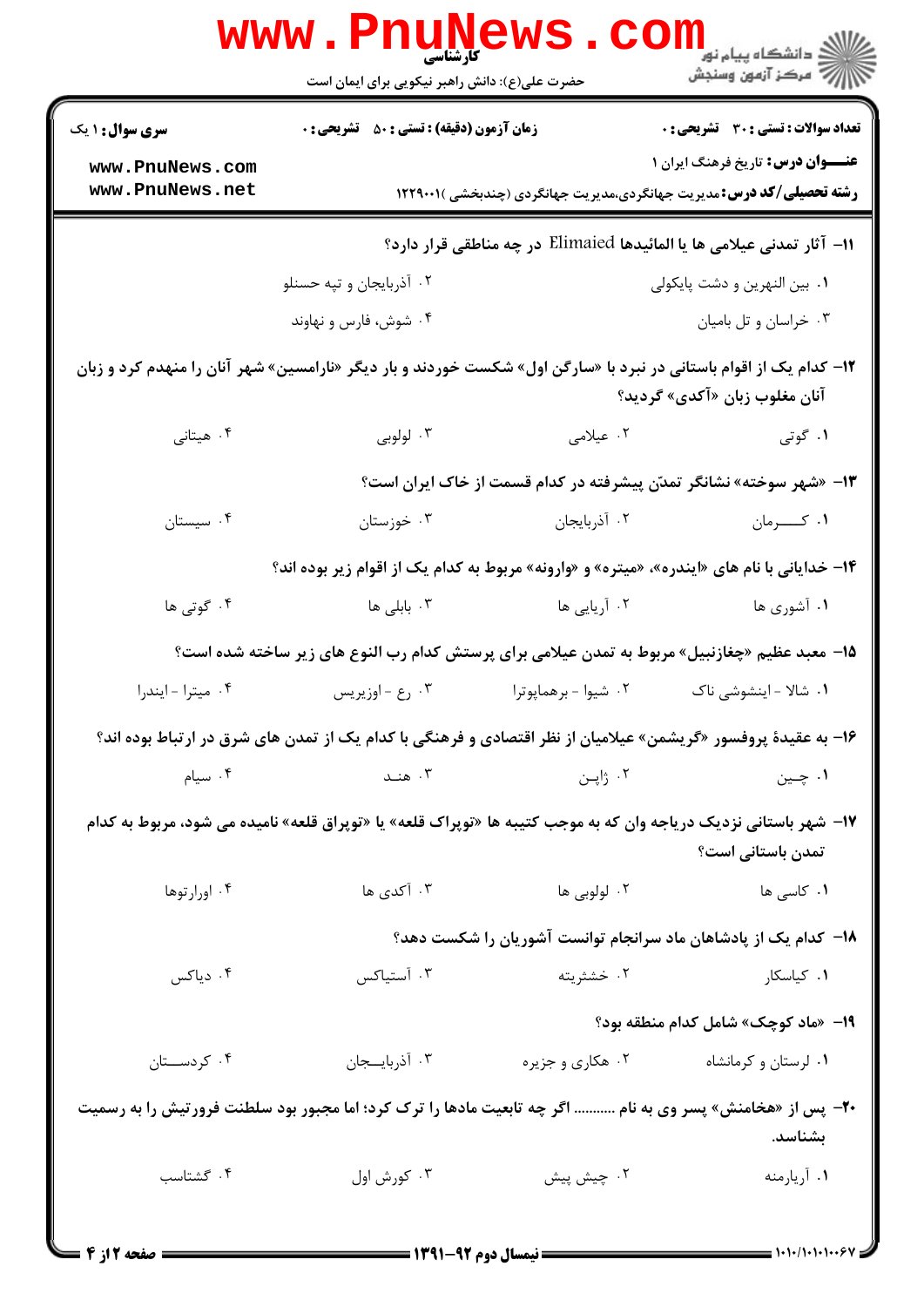|                                                                                                                                              | <b>WWW.PNUNEWS</b><br>کارشناسی<br>حضرت علی(ع): دانش راهبر نیکویی برای ایمان است                                      |                  | دانشگاه پیام نور<br>ا∛ مرکز آزمهن وسنجش                                                                                   |  |  |
|----------------------------------------------------------------------------------------------------------------------------------------------|----------------------------------------------------------------------------------------------------------------------|------------------|---------------------------------------------------------------------------------------------------------------------------|--|--|
| <b>سری سوال : ۱ یک</b>                                                                                                                       | <b>زمان آزمون (دقیقه) : تستی : 50 ٪ تشریحی : 0</b>                                                                   |                  | <b>تعداد سوالات : تستی : 30 ٪ تشریحی : 0</b>                                                                              |  |  |
| www.PnuNews.com<br>www.PnuNews.net                                                                                                           |                                                                                                                      |                  | <b>عنـــوان درس:</b> تاریخ فرهنگ ایران ۱<br><b>رشته تحصیلی/کد درس:</b> مدیریت جهانگردی،مدیریت جهانگردی (چندبخشی )۲۲۹۰۰۱ ا |  |  |
|                                                                                                                                              | <b>۲۱</b> - روش اداری رومیان که ملل مغلوب را مجبور می کرد خود را به پایهٔ فرهنگ عمومی برسانند و در اقتصاد مشترک سهیم |                  | باشند، با کدام امپراتوری هیچ شباهتی نداشت؟                                                                                |  |  |
| ۰۴ هخامنشی                                                                                                                                   | ۰۳ ساسانی                                                                                                            | ۲. اشکانی        | ۰۱ سلوکی                                                                                                                  |  |  |
| 7۲- «ستون های باریک» تخت جمشید و شکل «ردیف بندی» و نقش برجسته های ستون ها از کدام تمدن ها الهام گرفته شده                                    |                                                                                                                      |                  | است؟                                                                                                                      |  |  |
| ۰۴ لیدیا و اورارتو                                                                                                                           | ۰۳ يونان و روم                                                                                                       | ۰۲ آشور و مصر    | ٠١ فنيقيه و عيلام                                                                                                         |  |  |
| ۲۳– کدام نویسنده ضمن اشاره به پشیمانی اسکندر از آتش زدن تخت جمشید، عمل وی آن را به تأثیر شراب و تحریک<br>«تائیس» (روسپی آتنی) نسبت داده است؟ |                                                                                                                      |                  |                                                                                                                           |  |  |
| ۰۴ کتزیاس                                                                                                                                    | ۰۳ پلوتارک                                                                                                           | ۰۲ توسیدید       | ۰۱ پولی بیوس                                                                                                              |  |  |
|                                                                                                                                              |                                                                                                                      |                  | ۲۴– کدام یک از سرداران اسکندر بنیانگذار سلسله ای جدید در قلمرو هخامنشی بود؟                                               |  |  |
| ۰۴ کبریاس                                                                                                                                    | ۰۳ بطلمیوس                                                                                                           | ۰۲ گزنــفون      | ۰۱ سلوکوس                                                                                                                 |  |  |
|                                                                                                                                              |                                                                                                                      |                  | ۲۵- واحد پول اشکانیان چه نامیده می شد؟                                                                                    |  |  |
| ۰۴ درخما                                                                                                                                     | ۰۳ درهم                                                                                                              |                  | ۰۱ دریک دریک است.                                                                                                         |  |  |
|                                                                                                                                              | ۲۶− کدام یک از پایتخت های اشکانیان توسط یونانیان «هکاتم پلیس» یا «هکاتم پولیس» نامیده می شد؟                         |                  |                                                                                                                           |  |  |
| ۰۴ ارشک                                                                                                                                      | ۰۳ صددروازه                                                                                                          | ۰۲ تيسفون        | ۰۱ هگمتانه                                                                                                                |  |  |
| ۲۷- بنیانگزار سلسله ساسانی کیست و با شکست کدام پادشاه اشکانی به حکومت رسید؟                                                                  |                                                                                                                      |                  |                                                                                                                           |  |  |
| ۰۴ بابک - تیرداد                                                                                                                             | ۰۳ ساسان - ارشک                                                                                                      | ۰۲ شاپور - فرهاد | ۰۱ اردشیر - اردوان                                                                                                        |  |  |
|                                                                                                                                              |                                                                                                                      |                  | <b>۲۸</b> - کدام یک از پادشاهان ساسانی به «مزدک» گرایش یافت؟                                                              |  |  |
| ۰۴ خسروپرويز                                                                                                                                 | ۰۳ انوشيروان                                                                                                         | ٠٢ قباد          | ۰۱ شاپور                                                                                                                  |  |  |
|                                                                                                                                              |                                                                                                                      |                  | ٢٩- كدام گزينه صحيح است؟                                                                                                  |  |  |
|                                                                                                                                              | ۰۱ هنر معماری ساسانی اقتباسی از سبک معماری تمدن های شرق و جنوب شرق آسیا بود.                                         |                  |                                                                                                                           |  |  |
| ٢. كاخ ســـروستان مشهورترين اثر معمــــارى باقى مانده از دوران ساسانى است.                                                                   |                                                                                                                      |                  |                                                                                                                           |  |  |
| ۰۳ طاق بستان کرمانشاه بر اساس طرح غربی«هیپوداموس» مبتنی است.                                                                                 |                                                                                                                      |                  |                                                                                                                           |  |  |
| ۰۴ کاخ بیشابور دارای تالار بزرگی مرکب از ۶۴طاقچه مرمریست.                                                                                    |                                                                                                                      |                  |                                                                                                                           |  |  |
|                                                                                                                                              |                                                                                                                      |                  |                                                                                                                           |  |  |